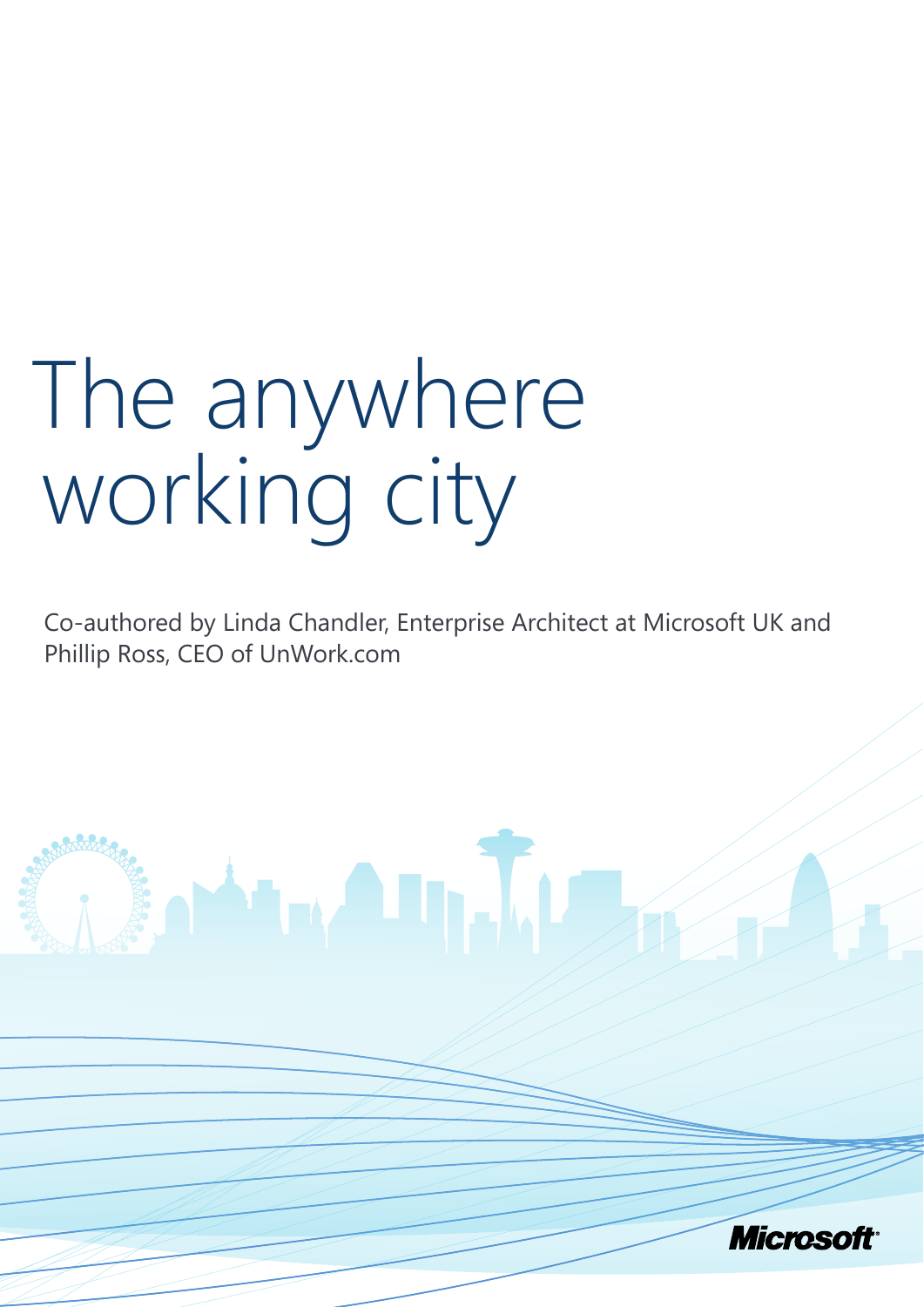2| **Exec Summary**

2| **Introduction**

3| **Beyond the smart city: architecture of a modern city utopia**

5| **Third Space**

7| **100 mile city**

8| **City design: evolution vs revolution**

10| **Conclusion**

### Contents | Executive summary

The time has come for technology to make its mark on the evolution of our cities. Historically we have seen geography, politics, transport, architecture and economics playing their part in the moulding of the cityscape but in the 21st Century it is the turn of technology to positively influence the design and planning of our great cities.

The concept of the Anywhere Working City is a highly livable, polycentric megapolis driven by societal expectation of a different way of working, shopping and living, and enabled by new architectures of building, technology and transport. Nomadic workers looking for workspace between head office and home will use innovative third space hubs at networked foci around the city and beyond. Pioneering developments in historic cities such as London and Manchester are learning from the boom in emerging cities like Qatar and Shenzhen; that technology, power and transport must be at the foundation of the planning and development process.

The evolution to an Anywhere Working City is driven by over-crowding, environmental concerns, economic factors and society's desire to work and live in a more balanced way. It's motivated by the need to save money, comply with stricter environmental legislation and compete for the next generation of employees with demands of a better way of working. But it is technology that underpins all of these factors. Although technology is the biggest achievement of our generation, it is the expectation of the next generation. Technology is the facilitator of the Anywhere Working City. The city will emerge as a people-focused metropolis embracing the potential of technology and enhancing the lives of its citizens.

#### **About the authors**

Linda Chandler is an Enterprise Architect at Microsoft UK. She is an experienced technology leader with nearly 20 years in the industry, latterly working in public sector with a focus on cities.

Philip Ross is founder and CEO of UnWork.com. He has written a number of books on the future of work including Space to Work and the 21st Century Office as well as leading research including the Anywhere Organisation white paper for Microsoft and VWork for Regus.

### Introduction

Technology is often viewed as a short-term solution to business challenges rather than the longer-term driver of societal change that could determine our perceptions of future work. We have been shown a vision of a Smart City with obtrusive technology set in a revolutionary urban utopia, but the concept of the Anywhere Working City is a softer, evolved, more human-focused scenario where the adoption and leverage of technology stimulates a change in societal expectation of the way we work and live.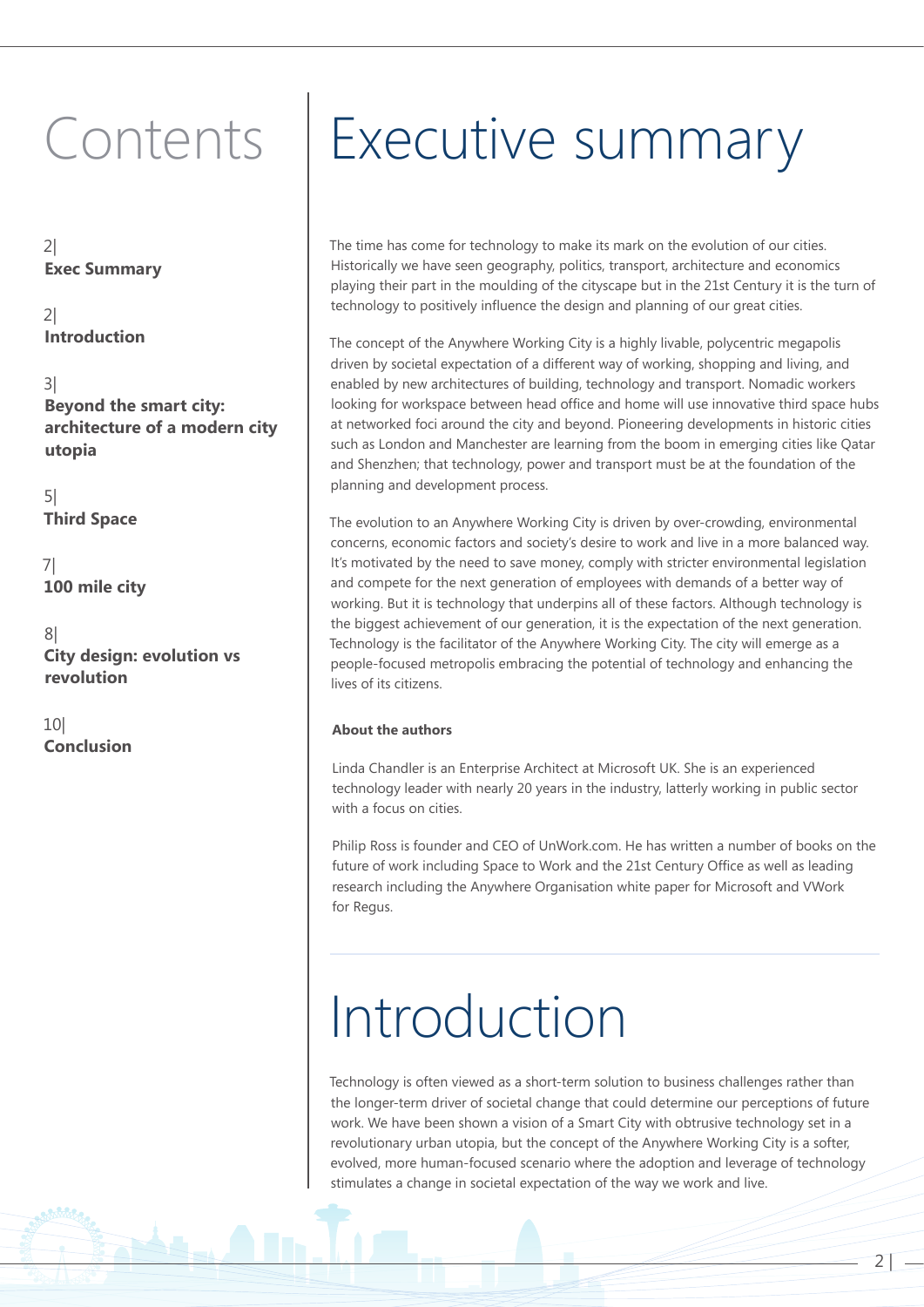# Beyond the smart city: architecture of a modern city utopia

Architects enjoy debating the definitions of architecture. But from the perspective of the Anywhere Working City it is important to make a distinction between terms that are often used interchangeably in this context but that should be seen as separate, but related, concepts; infrastructure and architecture. Infrastructure refers to basic and fundamental systems or facilities, which in a city context means building and utility infrastructure, transport infrastructure and, more latterly, technology infrastructure. Definitions of architecture refer to a 'higher' theme of design, with additional concepts of integration, holistic use, behaviours, emergence and transformation.

Tally Hatzakis, Strategy Specialist at Transport for London, suggests that another way of differentiating infrastructure and architecture is to revisit Maslow's Hierarchy of Needs, a model developed in the 1950s to understand human motivation, but which has important parallels to our understanding of the development of visions for today's cities. Through the city lens, this model would have urban infrastructure at the bottom of the triangle, covering our most basic needs, with architecture and the interplay of people, place and technology towards the top of the triangle. She adds: "City is the context within which you develop and satisfy your needs - or it can stop you reaching your full potential. The ability of a city to enable you to grow impacts on the attractiveness of a city as a place to live and work".

Architecture's role must now be to look at the higher benefits of design in a more holistic way. "Architects must stop trying to 'cut the ribbon' on projects and start looking for strategies," argues the eminent architect and master planner Sir Terry Farrell. As the Mayor's design adviser, he insists we need to look more broadly at development and city planning. Technology will be the key contributor to how city developments are designed; underpinning, enabling and informing the higher architectural concepts of how we work. But we must also ensure that technology architects and enterprise architects working at a higher level, look at the bigger picture

#### **Self-actualization**

Morality, creativity, spontaneity, acceptance, experience, purpose, meaning and inner potential

#### **Self-esteem**

Confidence, achievement, respect of others, the need to be an individual

### **Loving and belonging**

Friendship, family, intimacy, sense of connection

### **Safety and security**

Health, employment, property, family and social stability

**Physiological needs** Breathing, food, water, shelter, clothing, sleep

and develop strategies rather than their own 'ribbon cutting' projects.

Sir Terry suggests that we can learn from the academic world and the growth of new universities. The Oxbridge model is 'space positive'; interdisciplinary colleges with communal areas creating an atmosphere where people from different academic subjects live, work and discuss ideas. The 'new' universities are usually 'object positive' with each department in its own building, with a tendency to become territorial and isolated. Richard Watson, writer and strategist, also champions the theory that ideas need space to 'bump into each

 $3<sup>1</sup>$ 

#### **Figure 1: Maslow's Hierarchy of Human Needs (Motivation and Personality 19541)**

1 A.H. Maslow, A Theory of Human Motivation, Psychological Review 50(4) (1943):370-96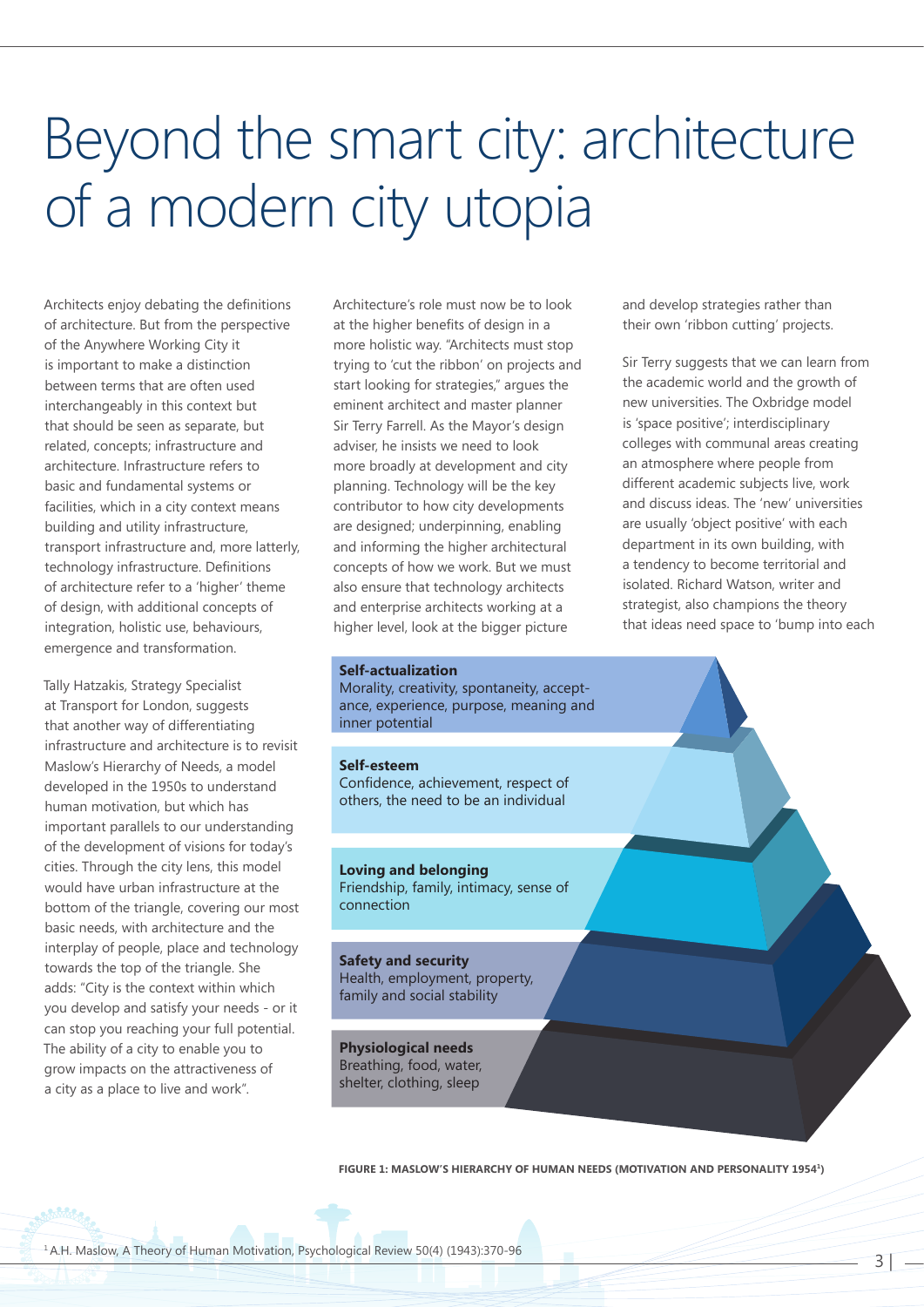other', arguing that kitchens and staircases are the most important design concepts for creativity and serendipity. The 'Bump' concept<sup>2</sup> has already been discussed at the level of the Anywhere Organisation<sup>3</sup>, with companies enabling their workspace so that employees can work more collaboratively and share ideas organically.

But as a society, both creatively and logistically, we must have both the building and technology architecture that will allow this to happen on a macro-scale within the city.

While new developments have technology at the root of their design, a major inhibitor of adapting more established cities is having to 'retrofit' technology to historic areas. Concentrated work hubs like Soho and the West End of London are already suffering power failures and are inhibited by this under-capacity of electrical distribution and the limitations of existing broadband cabling. New cities in China, the Middle East and Asia recognise the importance of enabling work through technology and have it as the basis of their infrastructure, determining the design and architecture of the city. Sir Terry is familiar with new developments in Shenzhen having built the tallest Chinese skyscraper by a British architect there and

believes we can learn from the mistakes and successes of these new cities.

Developments such as the Life Science hub at Royal Docks in London and Media City in Manchester are at the cutting edge of technology, as they need to attract digital businesses. The parallels between these developments and new cities such as Qatar are evident in their need to consider technology and transport infrastructure together. Fiona Fletcher Smith, Executive Director of Development and Environment at the GLA discusses the Mayor of London's commitment to 'barrierbusting activities': "New developments like the Royal Docks need to fit tech from the beginning. It will be like Taiwan in terms of broadband speed with cabling upgrades already in place." There has also been a commitment from Crossrail to minimise travel times to Heathrow<sup>4</sup>, Canary Wharf and central London and a 'barrier-busting' cable car project linking the docks to the Greenwich peninsula.

In loose terms we talk almost interchangeably about building or technology architecture and infrastructure, but we tend not talk of 'transport architecture'. Smart mobility has come to mean transport plus IT, but perhaps we need to move to the 'higher' level

of transport architecture to allow us to think more holistically about connecting people, physically and virtually, across a city region. Transport architecture can take into account the bigger themes; flexible ways of working, new technologies and smarter travel and rather than reacting to unsustainable short-term demands on its capacity, transport will need to broaden its gaze in order to fulfil its remit to reduce emissions and to get cities moving again.

"The existing system cannot cope with infinite expansion," agrees Steven Norris, ex-Transport Minister and board member at Transport for London. Whilst traditional transport policy stuck to increasing capacity and improving services, the ever-growing demand is untenable and transport must now look beyond its traditional boundaries for an answer. Cities must have a strong, strategic transport architecture policy but will also have to be more inventive within their current transport framework to encourage a shift in attitude and behaviour. These parallels between building architecture, technology architecture and now transport architecture demonstrate that all city design should be looking more strategically about how, where and why we work and live like we do.

*Architecture's role must now be to look at the higher benefits of design in a more holistic way.* 

2 Microsoft The Hybrid Organisation in Practice, Making it work: 36-40 May 2011

3 http://www.theanywhereorganisation.com

4 Royal Docks: A vision for the Royal Docks prepared by the Mayor of London and the Mayor of Newham (http://www.lda.gov.uk/Documents/Royal\_Docks\_Vision\_9077.pdf)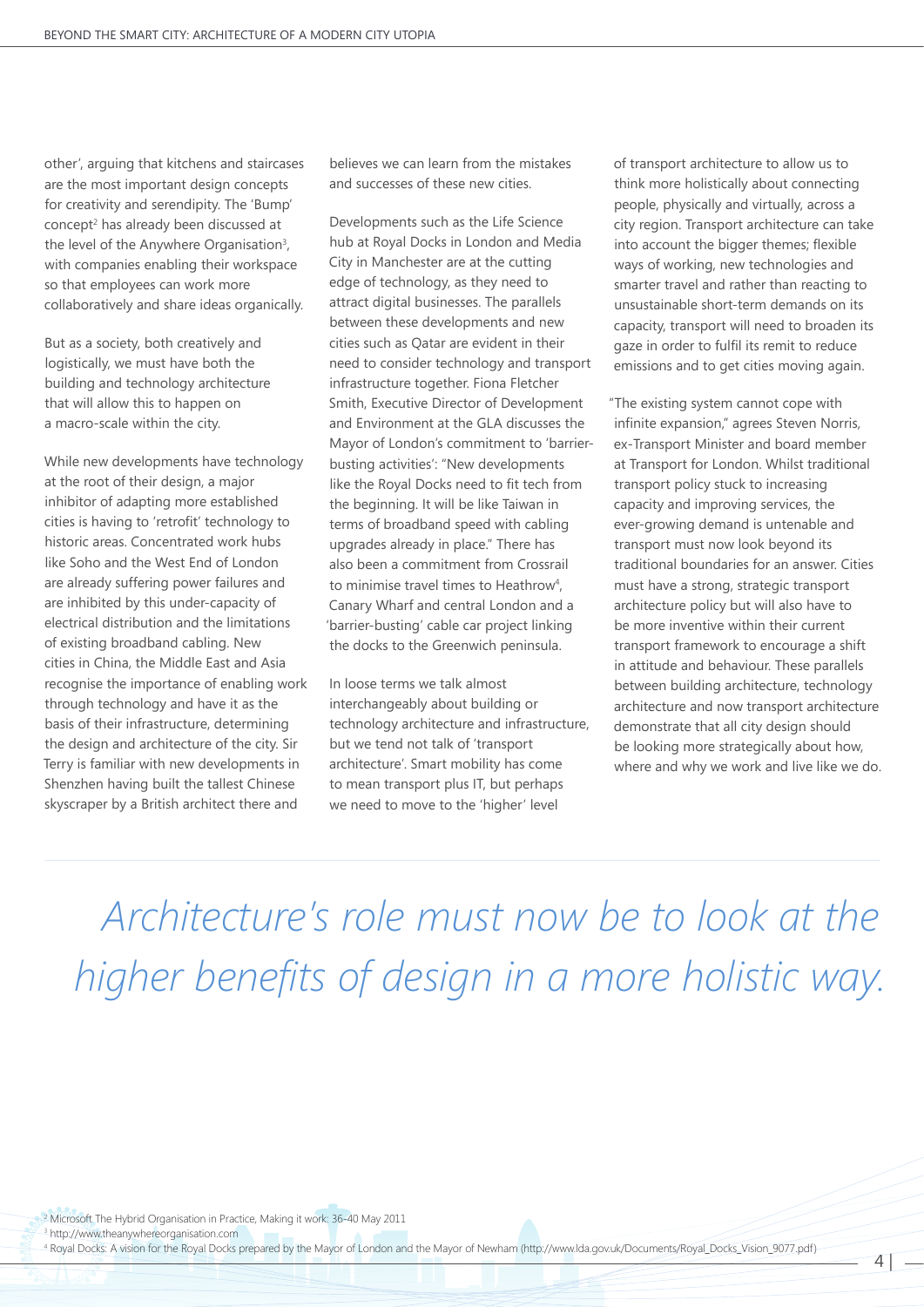# Third space

Technology will be a catalyst for the societal change needed to enable the Anywhere Working City. With 'the cloud' replacing companies own internal IT infrastructure housed in city buildings and mobile devices becoming increasingly sophisticated, we are becoming free to work anywhere and anytime. While the polar model of office or home has been the staple of flexible working so far, there is a growing need for alternative workspace between these two extremes, where people can work for an hour or so between meetings or just co-locate for interaction and contact. But a third space can offer so much more than just a place to work 'on the pause'. According to Cornelius Medvei at the law firm Eversheds, "when we decided to change the way we worked we found that the use of 'third space' allowed greater collaboration and thinking space."5

This 'third' space concept already exists to some extent with WiFi availability in cafes, bars and libraries but it is a growing sector. In London, The Institute of Directors and The British Library have already embraced this concept, with The British Library providing free WiFi and power points for laptops in its public spaces<sup>6</sup>. As Sir Terry Farrell points out, "you have as many people in the corridors and staircases as in the Reading Rooms because they can talk on their phones and interact". Transport hubs like stations and airports will also play a major part in the provision of workspace. Sir Terry points out that "30% of people in St. Pancras station are not there to catch a train". Companies such as Regus, who provide flexible workspaces, are reacting to the need to work in ad hoc ways and are opening hotel-style offices where you can rent space for short periods or use drop in business lounges. In a recent study, 63.5% of people preferred to have a commute of less than 20 minutes a day with only 12.3% of people preferring to work form home7 . The suburbs, which now empty out during the day, could be given a fresh lease of life with people looking for interesting and inspiring places to work, closer to home and in their communities.

Models for innovative third space include 'The Guild', where people of a similar profession can work side-by-side or 'The Clubhouse', where a mix of professionals of a similar standing can network as well as work<sup>8</sup>. As office buildings are refurbished, space is often reassigned with more collaborative areas and less personal desk space. Workers are asked to give up their desks for a certain number of days a week and encouraged to find alternative workspaces. The idea of a 'touch down office' or even extending the popular BYO device concept more broadly to a BYO office, where employees are given a budget to fund their own working space, are ideas that will grow,

empowering people to choose their place of work and saving companies money<sup>9</sup>.

Fiona Fletcher-Smith at the GLA has already given up her desk for 2 days a week and is in search of the perfect third space. She imagines a time when you can "touch in and out of office space with something equivalent to an Oyster Card". Who knows, if Boris Johnson champions this model in the same way he did with London's rentable bikes, we could all be spending time in a Boris Office or 'Boffice' before we know it.

The natural by-product to this concept, where employees are empowered to create their own working conditions, is for corporate headquarters to be reduced in size or even to become virtual. Some smaller companies are already questioning the presence of a permanent head office and this freeing up of office space in expensive city centres not only has the potential to save companies money, with huge savings on furniture, heating and lighting, for example, but it will enable a 'virtuous circle' where office blocks are redesigned to allow mixed functionality with increased residential use. "We can learn from places like New York," says Fiona Fletcher Smith, "mixed use developments, where it's not just office blocks but there is residential use as well, means that people can live closer to work, reducing

### *"30% of people in St. Pancras station are not there to catch a train"*

#### **Sir Terry Farrell, Architect**

 $5 -$ 

<sup>5</sup> Speaking at the Worktech Conference, London, Nov 2011

6 Alison Maitland and Peter Thomson, Future Work, 2011

- 8 Philip Ross Unwired Research, Agility @ Work: 7-8
- 9 Regus VWork: Measuring the benefits of agility at work Mark Dixon and Philip Ross May 2011: 16

<sup>7</sup> Regus VWork: Measuring the benefits of agility at work Mark Dixon and Philip Ross May 2011: 7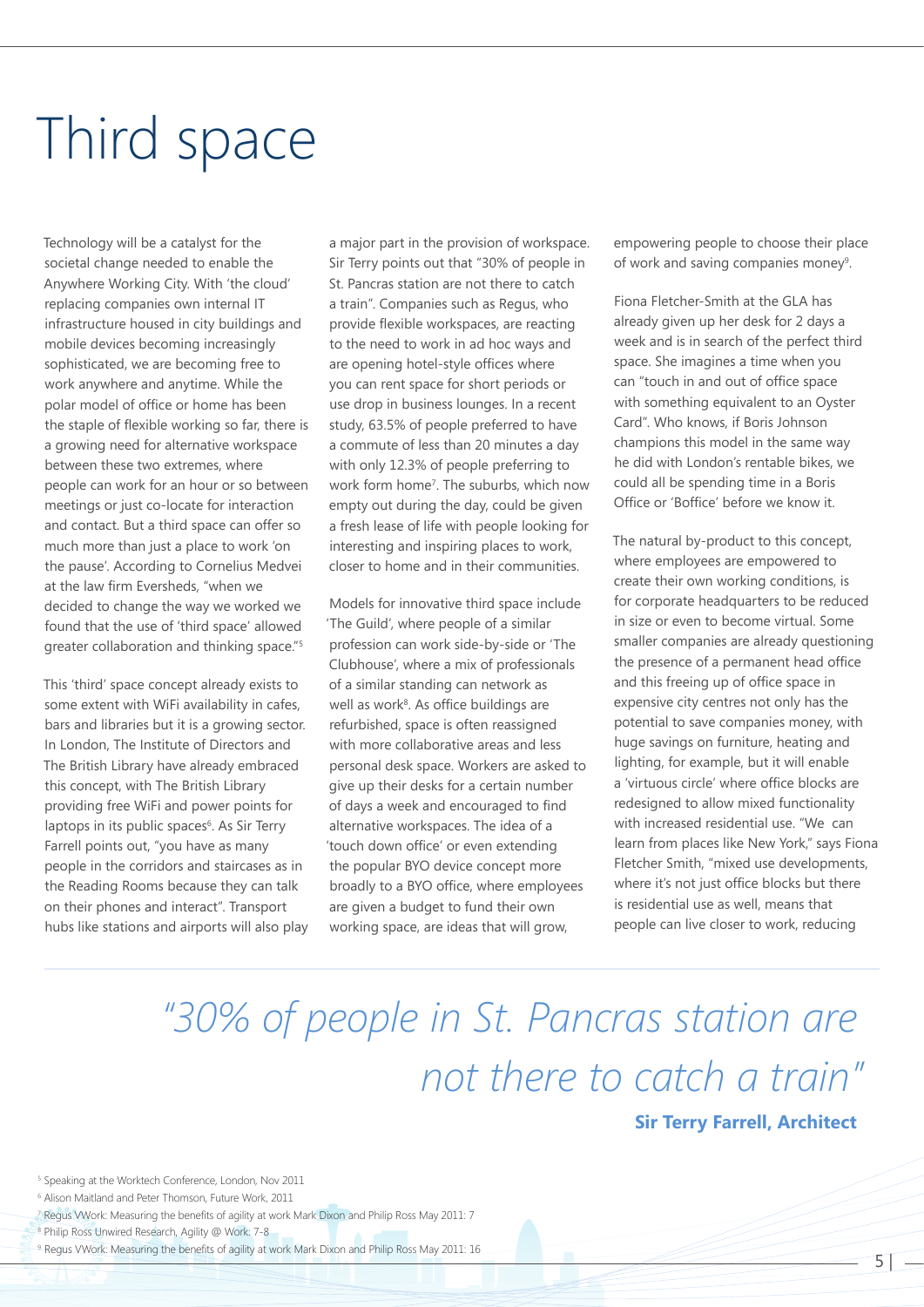

#### **SMART MOBILITY URBAN INFRASTRUCTURE**

the need for transport." This also ties in with the view of Sir Terry Farrell who believes in creating residential properties where people want to live rather than in out-of-town developments. He is planning to create large numbers of homes in Old Oak Common<sup>10</sup>, a neglected area of London near Paddington.

However we must remember not to try and force everyone into the same model. The concept of home-working can be horrifying for some and Richard Watson warns us that future working could be isolating<sup>11</sup>. Iain Macbeth, Business Engagement Programme Manager at TfL, where there are 1.7 people to a desk, says that there still needs to be more research into the impact of hot-desking on team dynamics. He says, "it's often the younger

staff members who like to come into work for their social life and who make social arrangements that improve team spirit".

Ultimately, these different ways of working, the 'Third Space', the BYO Office, home and traditional or alternative office settings, represent an individual's emerging ability to choose how, where and when they work. At the Anywhere Organisation level, the overlap between people, place and technology roughly equates to employees and their choice of office or home and the systems and devices that enable this. At the Anywhere Working City level this view broadens out to define people's choices more holistically across their work and non-work boundaries. The enabling technologies, such as the growth of the 'cloud', ubiquitous wireless,

the consumerisation of technology and BYOD (bring your own device) extends the 'place' where you can work to numerous 'out of office' settings.

However, the perceived 'Freedom' that this allows is only part of the equation. Underlying all of these concepts is the need for competent technology that will enable 'Anywhere Working' and the empowerment of the worker. The urban infrastructure (broadband, 4G, WiFi) plus touch down space and Smarter Travel must be in order so that we can truly decide, in the broadest sense, what the 'Place' will be. Until those choices are available we are failing to exploit the freedom that we have. The Anywhere Working City can only come to being with an optimum combination of people, place and technology.

<sup>10</sup> Sir Terry Farrell's HS2 Old Oak Common plans revealed, Greg Burns, Fulham & Hammersmith Chronicle, Aug 12 2011

<sup>11</sup> Speaking at the Worktech Conference, London, Nov 2011

6 |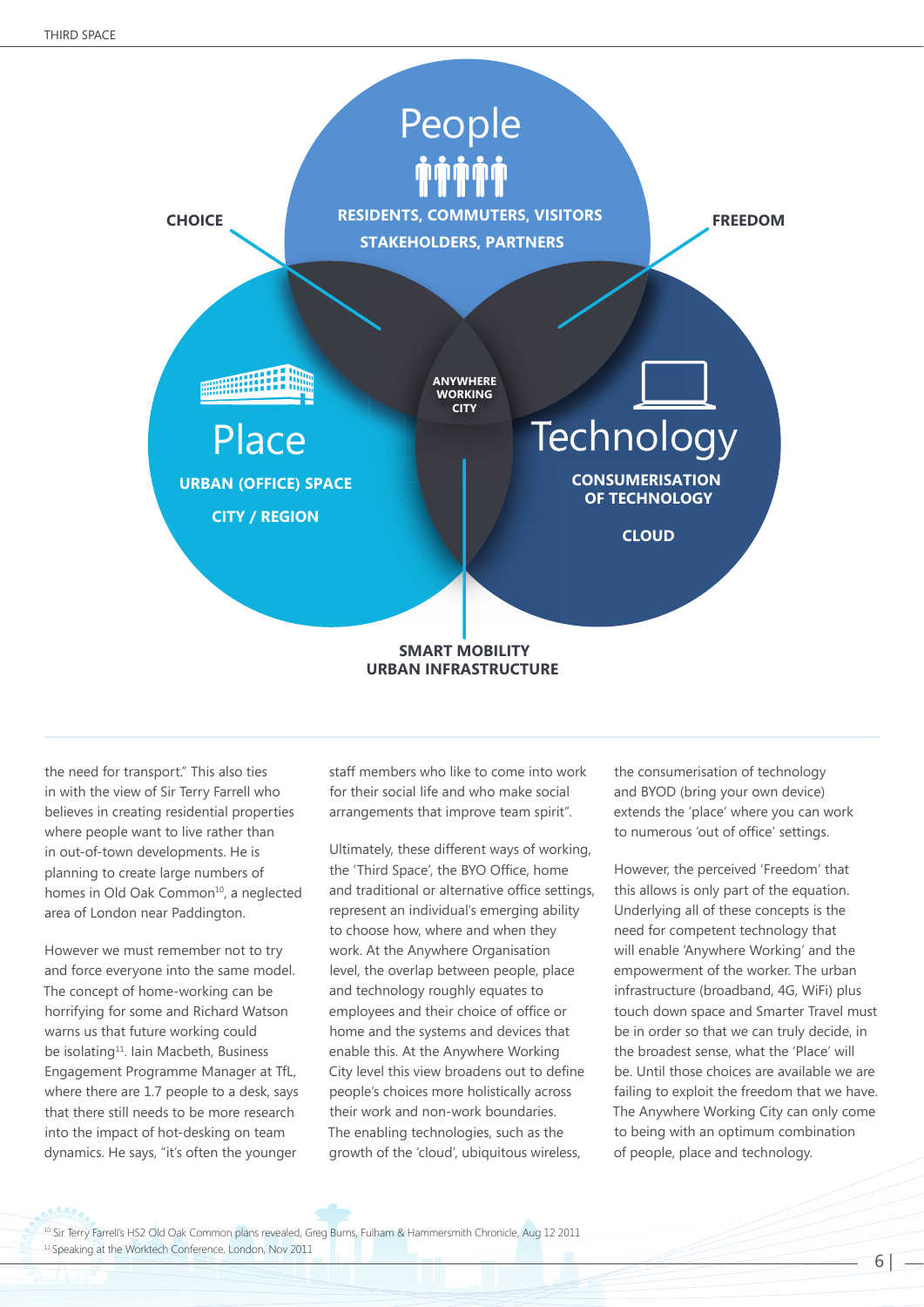# 100 Mile City

The original concept of the 100 mile city, first put forward by Deyan Sudjic in 1993<sup>12</sup>, looks at the influence of the city over a much wider geographical area. Sudjic looked at the attitudes of major players towards a number of large cities around the world, including New York, Tokyo, Paris and London. Moving this concept forward, the 100 mile Anywhere Working City is a large, livable, polycentric metropolis that draws in a flexible workforce from the large towns and suburbs that surround and are connected to it. This workforce is enabled by innovative technology, high speed broadband and, when necessary, an intelligent travel system. For somewhere like London that already has the seeds of a polycentric city, investment in technology infrastructure would enable the multitude of 'centres', which are often semi-deserted during the day, to be workspaces or workclusters in their own right, linked by networks or corridors of connectivity. Fiona Fletcher Smith at the GLA believes that broadband is so important that even in a stretched economy, 'public sector money should be made available for this'. Spreading the extended city concept further into the economic region of the 'Greater South East' with towns like Guildford, Tunbridge Wells and Brighton, high speed broadband could

stretch the ability of an individual to work within a cityspace by a huge distance.

Steven Norris argues that the development of high speed rail links should be coupled with high speed connectivity. Plans for the HS2 rail link between London and Birmingham could incorporate the necessary cabling, allowing faster travel between the cities but also faster broadband. In its Autumn 2011 statement, the Government released plans for an investment of £100m in broadband networks in 10 major cities including Edinburgh, Belfast and Cardiff. This follows on from an agreed £530m in broadband for rural areas outlined in the 2012 budget, which not only enables each of those cities to work more effectively and to expand their functioning working area well into the countryside, but also helps to create a connected country, so not just the 100-mile city but …a UK plc.

In addition to the £530m Government has invested in rural programmes to stimulate private investment, Government is also providing £150m to improve capacity and performance of urban broadband, and £150m to improve mobile coverage across the UK. All of this goes some way to supporting the 'Anywhere Working' ideal and boosting the economy. However, for a

truly capable 100 mile Anywhere Working City, transport policy must also be a priority and will certainly still be an issue for some time to come. Sir Terry Farrell refers to the 'spine of the UK' with a transport system enabling people from the east and west of the country to access the central cities. The second stage of the HS2 link to Manchester and Leeds could be vital for this vision.

At the moment, transport growth within megacities such as London is unsustainable both environmentally and logistically with overcrowding and high carbon emissions forcing government to increase the pace of change. "People rush lemming-like to the centre of the city and for all sorts of reasons neither transport nor business appreciate the potential of smarter travel," says Steven Norris, "smarter travel is vital if economic growth is to be uncoupled from transport growth." Iain Macbeth at TfL, confirms the obvious; that transport in London is groaning at the seams, "London's transport is at capacity, only Thameslink and Crossrail can provide some additional capacity and this will also extend the city." Smarter Travel combined with alternative working practices could make a huge difference to overcrowding, but transport policy must engage with business to encourage new ways of working.

*The development of high speed rail links should be coupled with high speed connectivity.*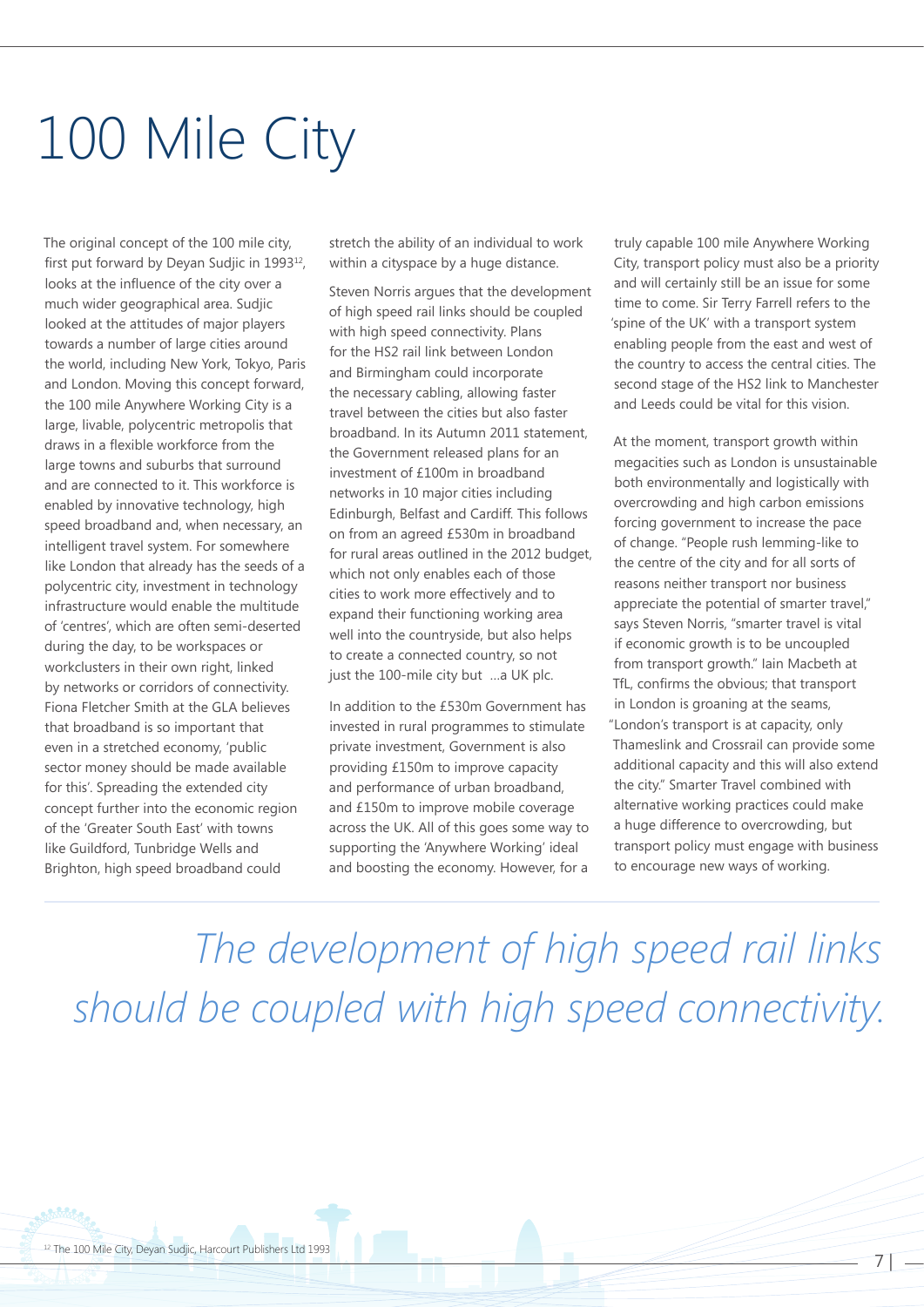Third spaces around railway stations could be used to stagger commuting times, which could help companies who encourage the '14 hour day' model, where employees come into the office for a set period anytime within the extended time window. Travel providers would then respond with Smarter Ticketing. Norman Baker 13, Parliamentary Under-Secretary of State for Transport, highlights the train company Southern, who are currently piloting point-to-point season tickets on their Brighton to Seaford route.

Innovative travel pricing could become one of the catalysts for the Anywhere Working City. Using Oyster or other 'touch and pay' technologies, commuters can be provided with flexible pricing and season tickets that do not follow the five day working week. Providing greater incentives not to

travel, or to travel off peak, will become part of a new approach to smart travel.

A change in societal psychology around work is seen as one of the biggest challenges for the Anywhere Working City. Iain Macbeth is trying to encourage attitudinal change at business level, specifically dealing with the travel demand around the Olympics. "Smarter working, even one day a week, is a 20% reduction in travel," he explains. This need for a change in thinking is echoed by many, including Norman Baker MP who believes that the economic situation will force change, with companies adopting flexible working in order to save money. As a supporter of the 'Anywhere Working Consortium' he discusses the need for hard evidence to persuade business. He uses the example of Microsoft, who reduced their travel by

27%, and Eversheds, who adopted new working practices, which allowed them to hugely reduce their business travel and saved a seven figure sum annually.

However it could still transpire that economic and environmental factors are the biggest enablers of the move to an extended city model, whilst pressure on companies to reduce the estimated 70% of emissions from business travel will soon push companies to reevaluate their travel and working policies. Ultimately the successful realisation of the 100 mile Anywhere Working City will be down to the people that have to live and work in it. If technology and transport make it possible i.e. easy, cheap, practicable and more time efficient, people will ultimately engage with it; 'if you build it, they will come'.

## City design: evolution vs revolution

There is currently an interesting inverse relationship between established cities like London, New York and Sydney and new cities like Qatar, Shenzhen and Shanghai. Whilst the 'old school' cities, which have spent hundreds of years evolving into the metropolises they are today, are struggling to retro-fit new technology into historic, overcrowded and often unappreciative areas, the new cities are

growing exponentially with technology at the core of their planning. Shenzhen's population has exploded from 350,000 in 1982 to 10 million in 2010. "They are building infrastructure in a revolutionary way. It's an experiment in socialism and capitalism," explains Sir Terry Farrell. He makes the comparison between new and old cities, "new cities will evolve into cities like London but at the moment they are

looking to learn from our experiences as well as trying new things and making their own mistakes". He explains that London was not made on any grand plan and that we "need to look at where we've been to see where to go." He believes in evolution rather than revolution; "making what we have work with small incremental changes."

### City populations: past, present and future

London 1981 6.8 million 2012 7.8 million The largest metropolis in Europe 2030 9.2 million

Shenzen 1982 350,000 2012 10.35 million

2025 12 million

Qatar 2004 774,000 2010 1.69 million

2026 3.3 million

<sup>13</sup> Speaking at the Worktech Conference, London, Nov 2011

8 |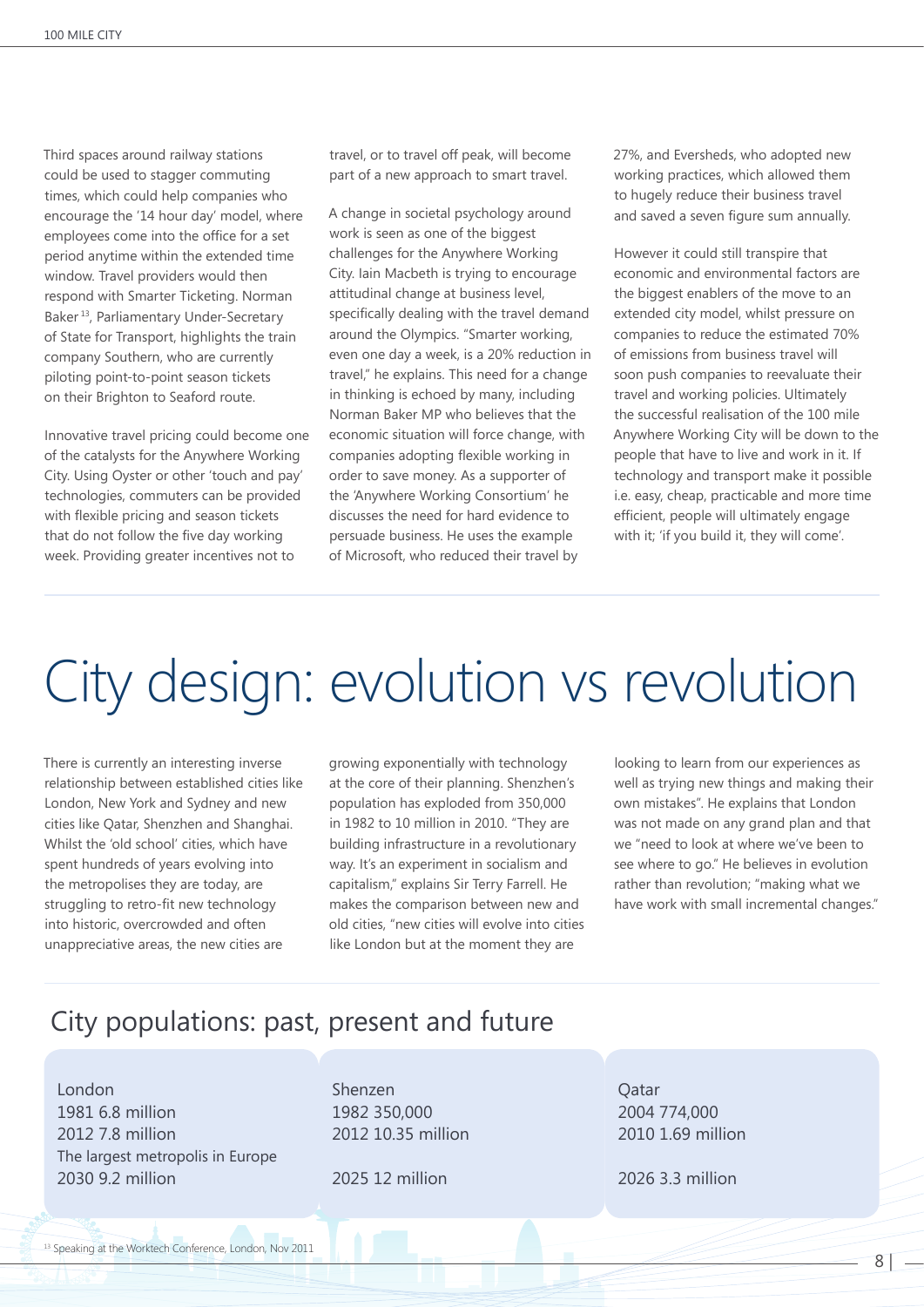Looking at the rest of the country there are some good examples of cities that are slowly transforming themselves into somewhere fit for the next 100 years. Newcastle and Liverpool, amongst others, have transformed their city centres from industrial docks to cultural and digital centres that will provide a focus for the next generation. These can be compared to the revolutionary developments of Manchester's Media City and the Royal Docks in London, which have technology at their core but which still need to evolve into somewhere people want to live as well as work. The 'new city' comparison could stretch to the revolutionary Masdar City in Abu Dhabi, which is carving a niche for itself with a sustainability goal to be carbon-free and eco-friendly or Singapore One where Fusionopolis and Technopolis clusters have been created in a dynamic new development that has technology infrastructure at its core. These projects will be watched with intense interest and could set the trend for all future cities.

When we narrowly think about technology infrastructure in a city and do not consider the bigger picture (or the upper levels of Maslow's Hierarchy of Living triangle) we are failing to realise the full potential of the city. In developed, historic cities, changes in infrastructure need to be evolutionary, however that does not mean that the net effect on city life cannot be an architectural revolution or a revolution in city living.

The parallels between new and historic cities and their ability to develop in line with the challenges of the 21st Century has never been so relevant. An interesting comparison between an old and a new city is between London, which has the technological, logistical and architectural challenge of the forthcoming Olympics, and Qatar which will be hosting the World Cup in 2022. Just as London looked to previous hosts to learn from their mistakes, so Qatar will be closely watching London. While London is slowly adapting to the needs of a techno-savvy, agile workforce, the Olympics gives the opportunity for a focused revolution in the way the city works. Many agencies will be using the time to pilot new ways of working. TfL's Iain Macbeth is working closely with business to encourage more working away from the office and flexible starting times during the Olympics to reduce the typical peak business usage around 9am and 5pm. But he warns that "we need to record the information from

these pilots so that the process can be carried forward". Fiona Fletcher Smith at the GLA says, "the Olympics will be a test for a number of issues, it will be fascinating to see how companies cope with the changes and demands during the period." The hope for many is that the Olympics will act as a catalyst to new ways of working and a change in working culture. Fiona even suggests that post-Olympics incentive schemes based on desk/person ratio or car parking spaces might be possible to encourage business to continue their good practice.

The changes in the city's behaviour in response to the challenges of Olympic travel demand for London 2012 could become a milestone on the journey to transport futures in a London 'megacity'. We must try and think that 'the dog is for life not just for Christmas' and take the lessons learned from this intense period of the Olympics on into our everyday lives. The revolution of the Olympics gives London an incredible opportunity to become the first 'Anywhere Working City' - a concept that could then be exported on a global level.

 *The hope for many is that the Olympics will*  act as a catalyst to new ways of working and a *change in working culture.*